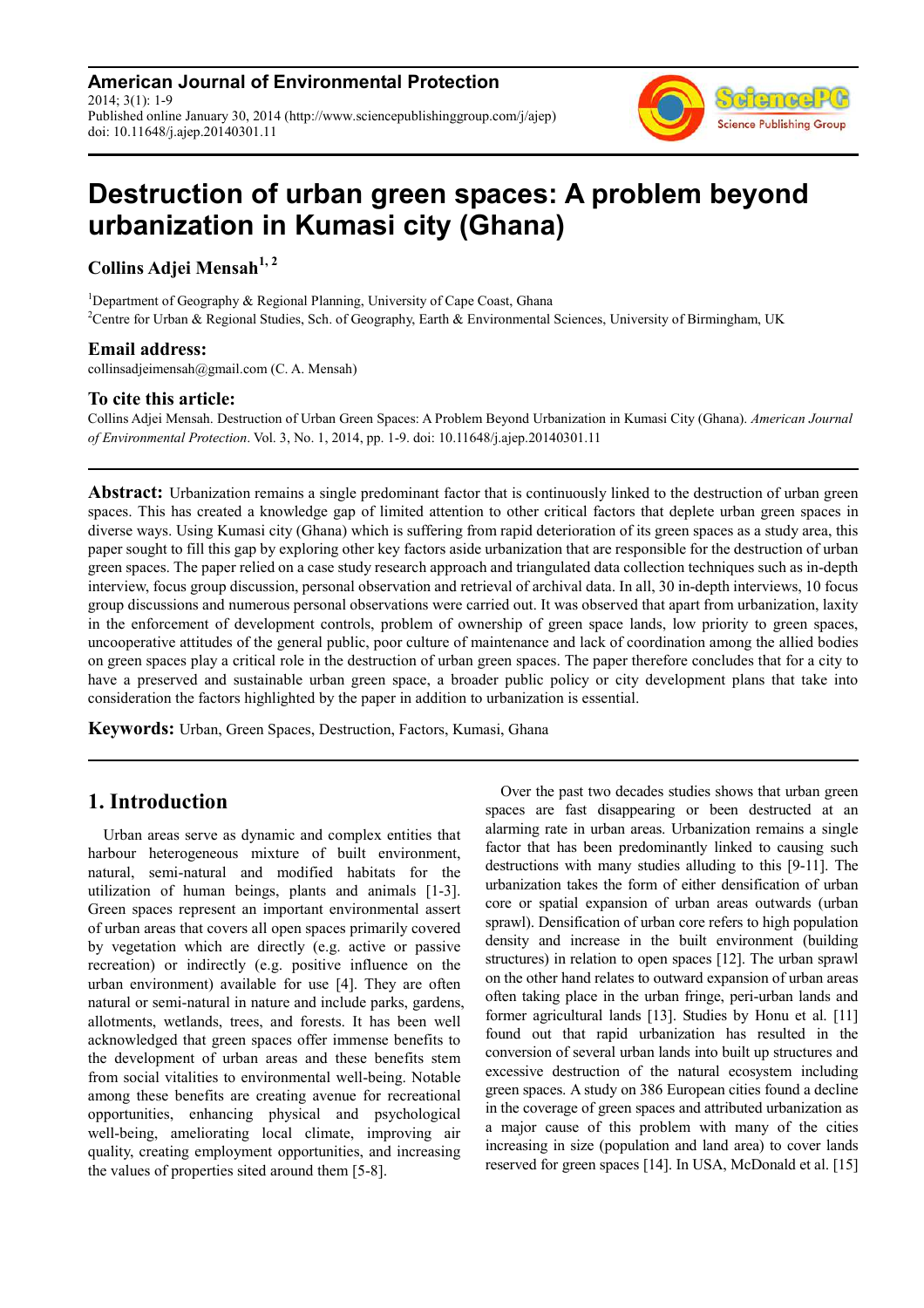observed a loss of about 1.4 million hectares of green spaces due substantially to rapid urbanization taken place in most cities. Similar is the story in most developing countries and Africa in particular where the rate of urbanization has been identified to be high and expected to contain high rate of urbanization in future [16]. According to Fanan et al. [17], urbanization and its accompanying urban sprawl have caused Abuja (the capital city of Nigeria) to lose substantial part of its green spaces from about 21 percent of the total land area in 2001 to about 12 percent in 2006. The total land area of Kumasi (the second city of Ghana) in 1950 was 25km2 but due to urbanization it increased to 182km2 in 1963 and as at 2011 it was 254km2 [18]. Such expansions have caused massive destruction to Kumasi's green belt and other essential green spaces. A study on some selected African cities such as Abidjan (Cote D'lvoire), Lagos (Nigeria), Dakar (Senegal), Accra (Ghana) and Freetown (Sierra Leone) found rapid urbanization causing the conversion of many reserved green space lands for infrastructural development to meet the soaring urban population [13].

Although urbanization serves as an important factor in the destruction of green spaces, however, there are other equally important factors that also contribute greatly to the depletion of urban green spaces but they have not been given the necessary attention. Most of the literature on green spaces tend to over concentrate on urbanization as a factor but fails to touch or give much credence to other eminent factors. It was therefore to bridge this knowledge gap that this study was undertaken to explore other major factors apart from urbanization that are responsible for the loss of urban green spaces. The study concentrated on Kumasi (Ghana), once the garden city of West Africa but now experiencing excessive deterioration of its green spaces [18-20]. The paper gives a broader view on the losses of urban green spaces which is now a major problem in many cities and hence draws ones attention to other key factors (aside urbanization) that are militating against the rapid destruction of urban green spaces. This effort is expected to serve as a guide for policy makers, city authorities and environmental agencies in their decision making process to take broader measures that takes into account the factors highlighted by this paper in addition to urbanization to protect green spaces in the physical landscape of cities.

# **2. Study Area**

Kumasi is the second city of Ghana and was founded in 1680 by the then Ashanti King, Osei Tutu I as the capital of the Ashanti Kingdom [21]. It is located between latitude  $6.35^{0} - 6.40^{0}$  and longitude  $1.30^{0} - 1.35^{0}$  and has a total land area of 254km<sup>2</sup>. The 2010 Population and Housing Census of Ghana put the total population of Kumasi at 2,035, 064 making it the most populated city in Ghana [22]. The estimated annual population growth rate of the city is around 5.4 per cent [23]. Kumasi Metropolis falls within the moist semi-deciduous vegetation zone of Ghana which has favourable soil conditions that support farming and green

vegetation. The rich vegetation cover of the city led to the development of the Kumasi Zoological Gardens. Kumasi earned the accolade the Garden city of West Africa after the 1945 city plan of the area was implemented. This plan devoted substantial part of the city's landscape to green spaces [24, 25]. This condition made Kumasi to have a beautiful physical landscape with green spaces interspersing with physical developments. At the moment, studies show that many of the beautiful green spaces that the city have such as the Adehyeman gardens, Kumasi Children's Park, Kumasi Zoological Gardens (Kumasi Zoo), Parks & Gardens at Patasi, Abbey's Park, Fante Newtown Park, and lawns and shrubs at the city centre are either in precarious state or have substantial aspect been encroached upon [18-20]. In addition to this, Kumasi used to have green belts and these appeared on maps as nature reserves which passed through neighbourhoods such as Bantama, Kaasi, Atonsu Aboabo, and Subin but now most of these green belts have become vacant [20]. In consultation with the Department of Parks and Gardens, the official body in charge of green spaces in Kumasi five neighbourhoods (Amakom, Ahodwo, Nhyiaso, Patasi and Denyami) well noted for green spaces were selected as study sites (Figure 1). The Central Business District (CBD) and other key spots which have green spaces were also points of interest for the study.



Source: Department of Geography and Regional Planning, University of Cape Coast (2013)

*Figure 1. Map of Kumasi showing selected sites for the study* 

#### **3. Materials and Methods**

The study employed a case study research strategy which is oriented towards having empirical enquiry that investigates a contemporary phenomenon within its real-life context in order to have a broader understanding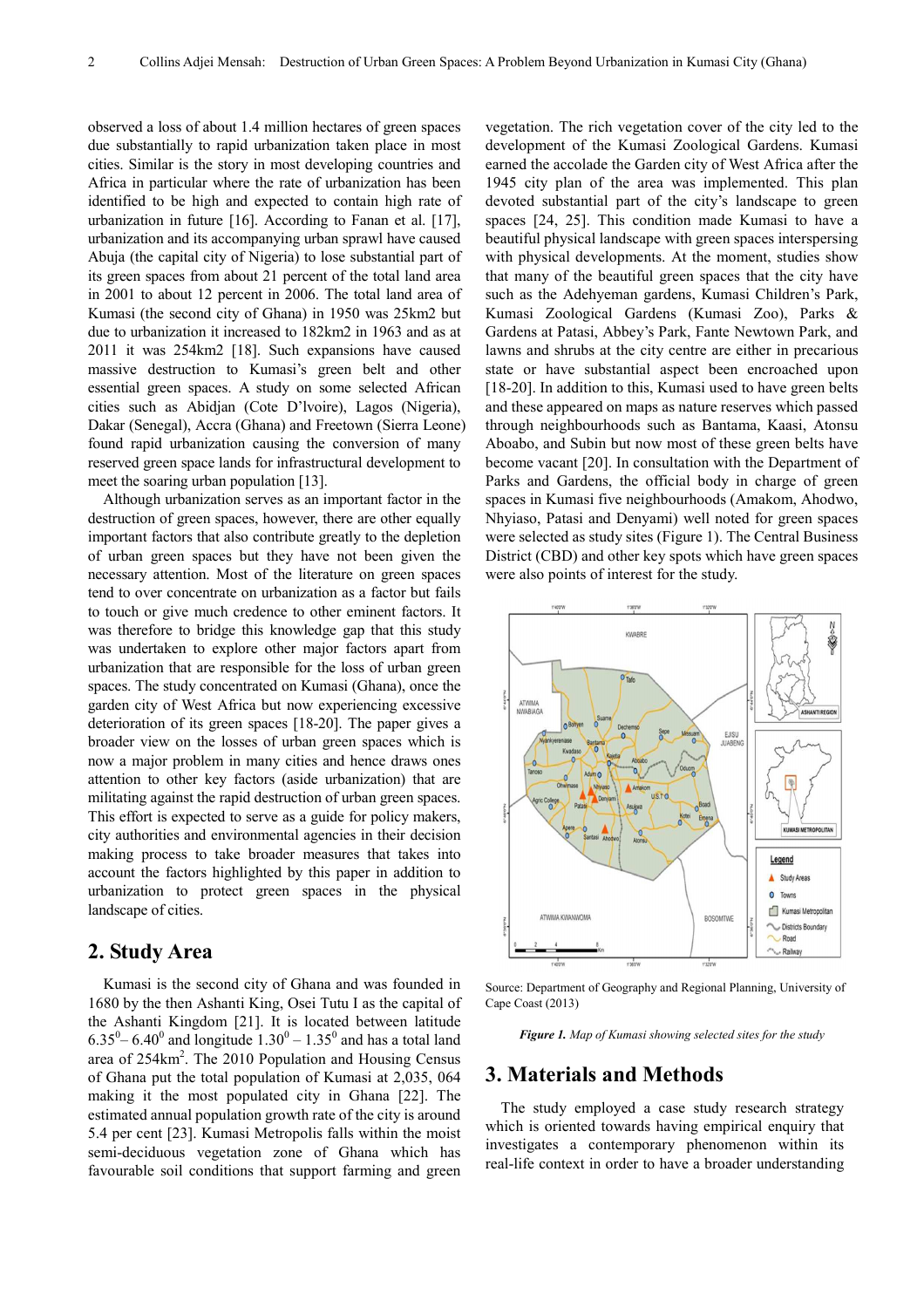about the phenomenon in question [26, 27]. The study was qualitative in nature. This was as a result of the focus of the study which was directed towards informing public policy and as such getting broader and detailed information through qualitative research was crucial. Theoretical/purposive sampling technique was utilized and this was employed to select individuals who concerned themselves to the topic understudy. Four categories of people were involved in the study; Kumasi city authorities, officials of allied bodies on green spaces, opinion leaders and residents of Kumasi. In accordance with Yin's [27] recommendation of using a variety of data in case studies so as to enrich the findings of such studies, four data collection techniques were utilized. In-depth interviews, focus group discussions, personal observations and archival data in a form of the 2010-2013 development plan of Kumasi and the layouts of the five shortlisted neighbourhoods were used.

In all, 30 in-depth interviews were conducted for the Kumasi city authorities, opinion leaders and officials from cognate agencies on green spaces which included the Department of Parks and Gardens, Wildlife Division, Forest Service Division, Town and Country Planning Department, Environmental Protection Agency (EPA), Department of Urban Roads and the Development Control Unit. Ten (10) focus group discussions (FGDs) were organized for the five shortlisted neighbourhoods with two FDGs taken place in each of the neighbourhoods. Numerous personal observations sessions were also undertaken on the physical environment of Kumasi to get first-hand information on the current state of green spaces.

# **4. Results and Discussion**

Six broad factors were found as the principal factors affecting the rapid destruction of green spaces in Kumasi aside urbanization. These came out through thorough and rigorous analysis of some secondary materials, personal observations and interviews with a variety of stakeholders on green spaces in Kumasi. These factors have been discussed into detail below.

Laxity in the enforcement of development controls was the predominant factor that came out from the analysis of the study to deplete green spaces in Kumasi. Development controls are tools or mechanisms used in town planning to guide the growth of cities and improve the quality of life of the residents [28]. Planning schemes/layouts or master plans that were used as a guide to control physical developments of Kumasi by the city authorities contained many provisions on green spaces that were not in existence on the ground. This was exposed through a careful cross examination of the layouts of the study neighbourhoods and the actual physical developments that have taken place in the neighbourhoods in question. Areas demarcated on the layouts as parks, nature reserves, wetlands, and forest reserves were either not in existence or were substantially encroached upon for

different land uses. This problem was apparent in all the study neighbourhoods and came up strongly in the focus group discussions. For example, at the Patasi Neighbourhood, a large proportion of land delineated on the layout as a public park was nowhere to be found (Figure 2).



Source: Department of Town and Country Planning, 1978





Source: Department of Town and Country Planning (1993)

*Figure 3. Layout of Danyame Neighbourhood showing green spaces which have not been implemented*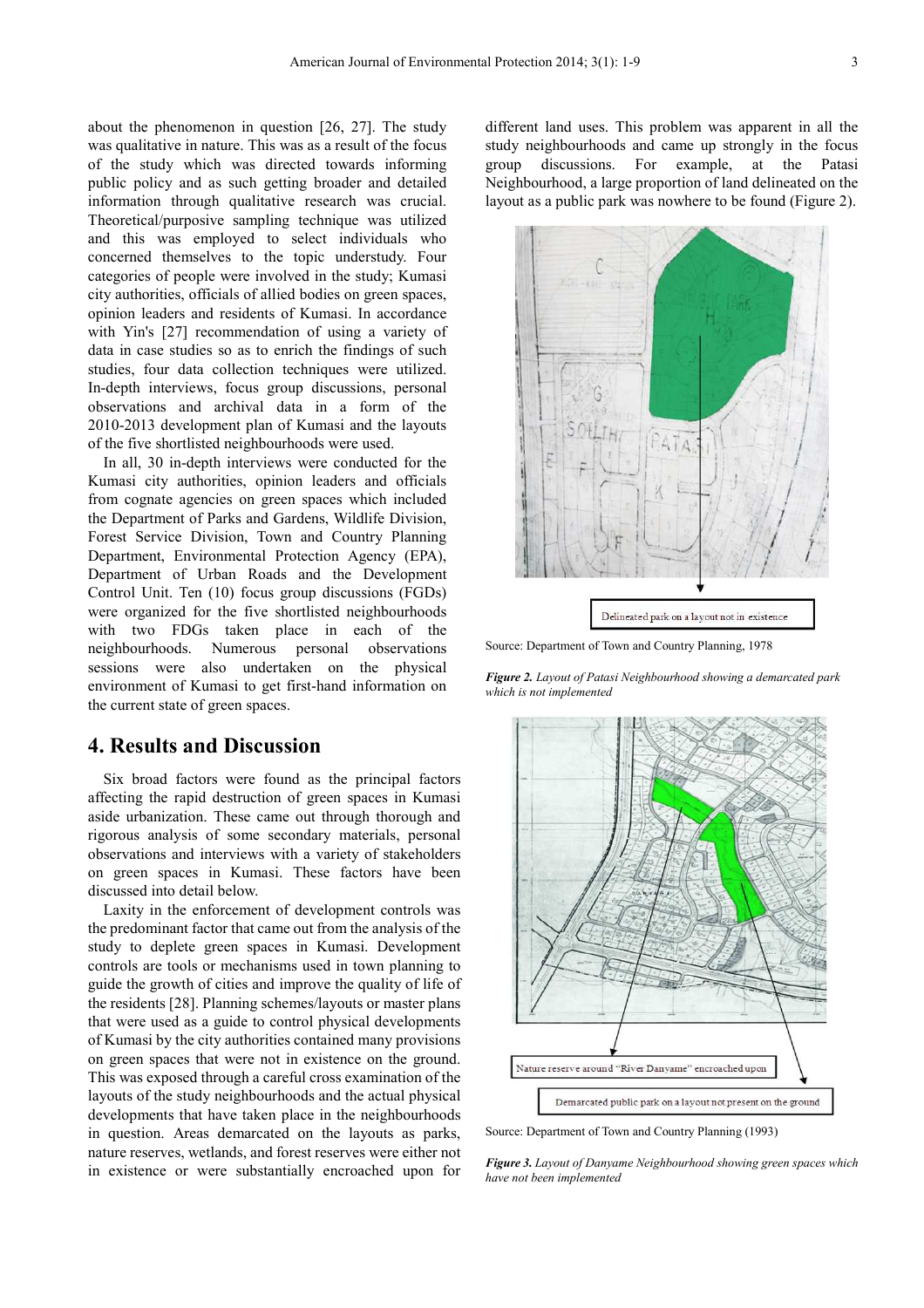Similarly, a public park and nature reserve which were visible on the layout of Danyame Neighbourhood were not implemented in the area (Figure 3). The park was just on paper, it was not in existence whilst the nature reserve was seriously encroached upon. This observation corroborate Saporiti's [29] finding on developing countries where many public parks were found to only exist on paper but not implemented on the ground.

Representatives from the Kumasi city authorities engaged in the study admitted poor enforcement of development controls by their outfits as the cause of this problem and attributed that to many reasons. One reason that was found to contribute to this problem was insufficient resources base of the city authorities. The various bodies that constitute the planning body of Kumasi which were engaged in the study voiced out extensively the poor nature of resources of their outfits especially poor finances and lack of logistics. For example, the Town and Country Planning Department, Development Control Unit (Works Department), and the Development Planning Unit lamented on the poor capacities of their outfits to control the physical development of Kumasi due to lack of resources. A similar finding came out in a study by Okpala [30] which found planning organizations or agencies in many African countries such as Nigeria, Zimbabwe, Kenya, and Ghana to be weak in enforcing planning regulations due to limited finances, logistics and labour force. Issues of political interference, nepotism and favouritism were other possible reasons for the poor enforcement of development controls as pointed out by many of the respondents. Such issues have disrupted the Kumasi city authorities from strictly enforcing development controls because projects that have to be halted for intruding into green spaces or destructing these spaces were still allowed to progress. This was all because the owners of those projects have political or social ties with top government officials or the leadership of the city authorities. This finding conforms to the observations of Muderere [31] in Harare (Zimbabwe) where association of some high personalities with officials of planning organizations was uncovered as a major problem militating against the enforcement of development controls by the local planning authorities to protect the natural environment. This manifestation is very crucial as it put the integrity and credibility of the city authorities on the line and causes the general public to lose confidence in them. This has ended up in massive destruction of green spaces in Kumasi as there is no protection for these spaces.

Another factor that was very pervasive in Kumasi was the problem of ownership of green space lands. Who has absolute control over green spaces lands was a big problem. Three forms of land ownerships were found to operate in Kumasi [32, 33]. The first one deals with "vested lands" which are lands owned by the government of Ghana. All lands that fall within one mile radius from the Kumasi Fort come under this category. The remaining lands which cover greater part of Kumasi's land area are called "stool lands" and are held in trust by chiefs (traditional authorities) for the

Ashanti King who is the custodian of the land. There is yet a third category of land designated as "public lands" which are parcels of land allocated in the vested and stool lands that are acquired by the government of Ghana for public interests. Examples of such lands are public school lands, right of ways, sanitary sites, open spaces (grey and green spaces) and railway reservation [33].

The green spaces falls under the public lands and the constitution of Ghana delegates a body called Lands Commission to control and manage such lands together with other allied state lands agencies. However, interview with a representative from the Lands Commission in Kumasi showed that they do not have much control over green spaces in Kumasi. The representative from the Lands Commission remarked as follows:

*The constitution of Ghana and the law establishing my outfit gives us the legal backing to manage all public lands including green spaces but this is not the reality on the ground. The traditional authorities (chiefs) also claim ownership of green space lands since most of these spaces*  fall within their area of authority. As a result of this, most of *the green space lands such as nature reserves and wetlands have been sold out to private developers by the chiefs without our knowledge (Mr. Y, Lands Commission, 07/02/2013).* 

A further probe on the matter through interviews with selected chiefs provided further evidence on the problem of ownership of green space lands. The interaction with selected chiefs revealed that many lands preserved as nature reserves and public parks have been given out by the chiefs to private individuals for different land uses. For example, one of the chiefs said this:

*Due to immense social problems that my community was facing I released some portions of the community's land (nature reserves) to private individuals to get funds to enhance the growth of my community (Chief of Community B., 13/03/2013).* 

It can be deduced from comments above that some chiefs in Kumasi recognize public lands such as nature reserves and wetlands as the property of their neighborhoods of which they are heads but not the property of the government of Ghana (controlled by Lands Commission and other government agencies). This conflict of ownership over green space lands is a peculiar problem in Kumasi and is haven devastating effects on the development of green spaces. It has claimed the destruction of several green spaces in Kumasi. This problem departs from the situation in many cities across the world such as Paris (France), Curitiba (Brazil) and Tokyo (Japan) where the local city authorities (government) have much control over green space lands [34]. In Kumasi, much of the city's green space lands (about 60 percent) are in the hands of chiefs (traditional authorities). This problem has root in the traditional and cultural set up of Kumasi which in the olden days was entirely under the control of the Ashanti king. This monarchy system still operates in Kumasi alongside the authority of the government of Ghana. Another reason for the conflicting control over green space lands is insufficient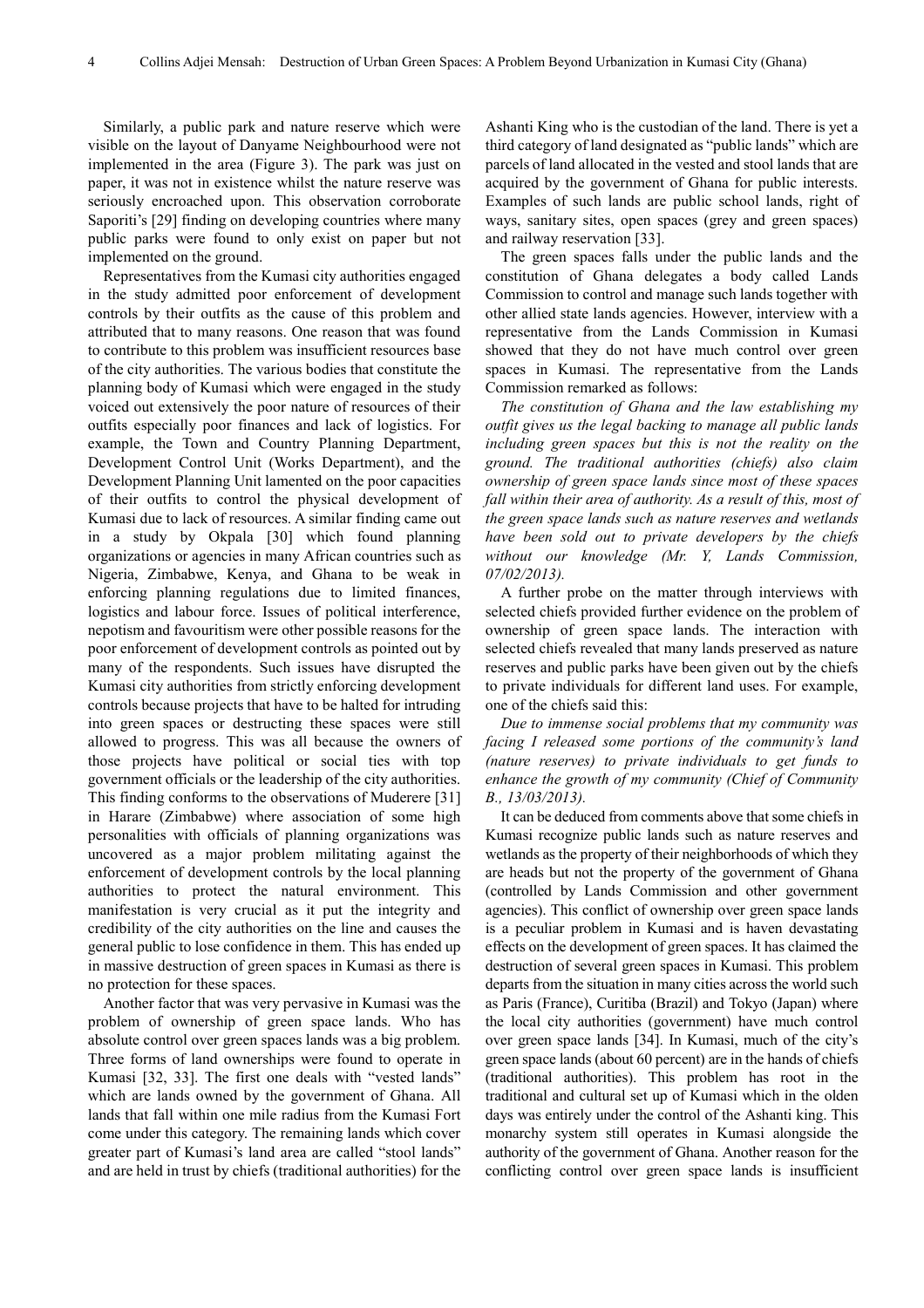reclamation of such lands by the government of Ghana from the traditional authorities. Such lands are supposed to be acquired by the government of Ghana for public interests but it was found out that due diligence have not been made on many of such lands. This makes the traditional authorities to still claim control over green space lands and release those lands for their personal interests since the needed legal procedures have not been met by the government of Ghana on those lands.

The next factor that the study discovered was uncooperative attitudes of the general public towards the preservation of green spaces. In many parts of the world the good efforts shown by the general public to preserve green spaces cannot be over emphasized. For example, in Mexico, the enthusiasm and dedication shown by the general public in preserving public spaces such as green spaces in some towns has been acknowledged by Bonilla [35]. In Kumasi, a different thing was observed. The level of commitment of the public in preserving green spaces was poor. All the allied bodies on green spaces in Kumasi expressed great worries about the uncooperative behaviour of the residents on the preservation of green spaces. Some of the worries expressed by the study organizations included the following:

*The general public does not care about green spaces in Kumasi. They have destroyed most of the lawns and shrubs created at the CDB to beautify the city. They use such places as walkways or spaces to sell their items (Mr. P., Town and Country Planning Department, 03/03/2013)* 

*The general public makes our work difficult for us. They always leave their animals on free range to destroy many lawns, shrubs and other green environment in Kumasi (Mr. Y., Department of Parks and Gardens, 23/02/2013)* 

*Uncooperative behaviour of the residents of Kumasi is causing serious threats to green spaces. They think the preservation of green spaces is the work of only the city authorities. Instead of them to help us to preserve the green spaces they are unconcerned and have destroyed many aspects of green spaces for commercial activities (Mr. A., KMA, 16/01/2013).* 

Personal observation on the physical environment of Kumasi found wide spread destruction of green spaces by the general public for their selfish interests. For example, substantial part of Fante Newtown Park was destructed by the general public for commercial activities (Figure 4). What was even much worrying was the deplorable condition of many lawns at the Central Business District (CBD). Several lawns set out at the CBD to provide beautiful and healthy environment were observed to have been destructed by the general public for commercial activities (Figure 5). Trees, lawns and shrubs in many neighborhoods were also destructed by the general public.

A similar finding came up in a study at Nairobi city in Kenya [36] where uncooperative attitudes of the general public resulted in the destruction of many of the city's public parks. Inadequate involvement of the general public in the management of green spaces is a probable cause for this problem in Kumasi. Other plausible cause is the poor perception of the general public on green spaces since many of them perceive green spaces as resources that they are not responsible for their upkeep.



Source: Fieldwork, 2013

*Figure 4. Parts of Fante Newtown Park destructed for commercial activities* 



Source: Fieldwork, 2013

*Figure 5. A lawn at Adum (CBD) destructed by the general public for commercial activities* 

Low priority to green spaces by the Kumasi city authorities was another key factor that emerged from the study. Green spaces were found not be among the top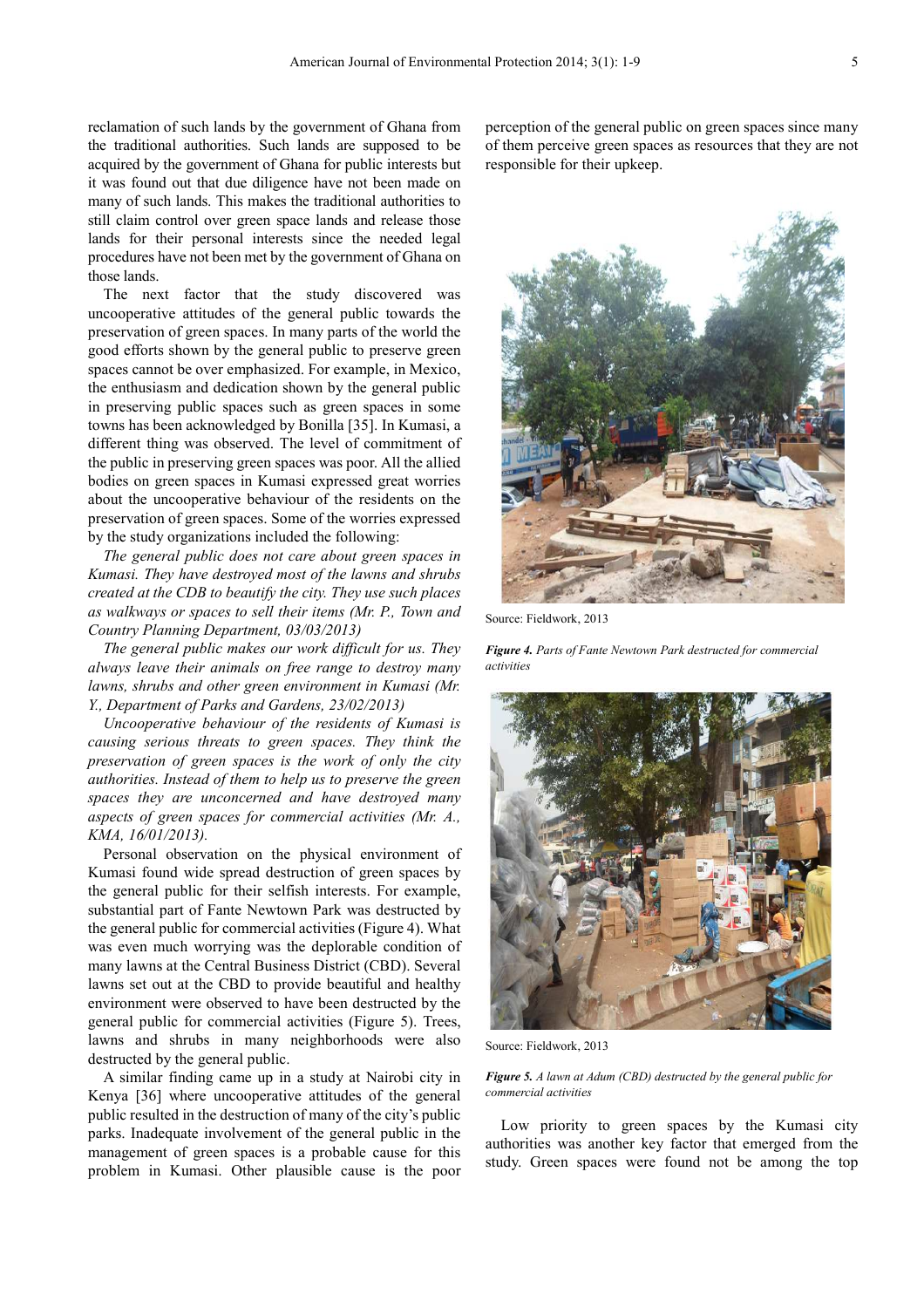priorities of the Kumasi city authorities. Interaction with several departments or bodies that constitute the Kumasi city authorities confirmed this. For example, a representative from the Department of Parks and Gardens indicated that green spaces fall outside the top agenda of Kumasi. He stressed on the top priorities of Kumasi been poverty issues, education, health, and commercial activities with no budgetary allocation for green spaces. The Town and Country Planning Department, Wildlife Division, Forest Service Division and the EPA all stressed on poor attention given to green spaces and other environmental issues in Kumasi. The low priority was found to arise from the fact that green spaces are not considered as important resource that can offer many benefits to the city. That was not all, a further secondary analysis on the matter also confirmed limited attention to green spaces in Kumasi. There was no green plan or strategy to guide the development of green spaces as it is the case in many cities such as London, California, Paris and Copenhagen [37, 38]. The Kumasi city authorities rely substantially on a broad development plan (prepared in every 4 years) to address all the development needs of Kumasi. A closer look of the current development plan of Kumasi which span from 2010 to 2013 found no attention or concern for green spaces (KMA, 2010). Matters on education, health and housing were the major themes of the plan. This finding is contrary to the situation in many UK cities where maximum priorities are given by city authorities on the development of green spaces [38]. It also differs from Randrup and Persson's [39] study on green spaces in the Nordic countries (Sweden, Norway, Denmark etc.) which found much attention given to green spaces by city authorities. This problem has led to poor maintenance and complete alienation of many green spaces which have eventually caused the destruction of most of these spaces in Kumasi.

Poor culture of maintenance was also found as a major factor behind the deterioration of green spaces in Kumasi. Although the 2012 Global Garden Report attributed poor maintenance as a devastating problem that is undermining the growth of green spaces in many cities worldwide [40] and attributed financial constraints as a major cause, the situation in Kumasi was quite different. Apart from lack of proper financial arrangement to cater for damage facilities on green spaces such as parks and gardens, it came to the fore that the Kumasi city authorities have a habit of waiting for green spaces to completely get destroyed before taken measures to address the problem. Responses from the respondents revealed that minor maintenance problems on green spaces that could easily be corrected by the Kumasi city authorities are often left unattended to degenerate to a big problem which is difficult to handle. On many occasions some green spaces were observed to have been abandoned for many years without receiving any maintenance works. This has caused such green spaces to loss all the facilities on them. Notable examples were the Kumasi Children's Park and Abbey's Park (Figure 6).



Source: Fieldwork, 2013

#### *Figure 6. Poor maintenance of Abbey's Park*

Interviews with selected opinion leaders revealed wide spread poor maintenance of green spaces in Kumasi. Some of the opinion leaders remarked as follows:

*Most of the facilities in Kumasi Zoo are very old and are not functioning properly. These facilities need to be repaired or replaced but nobody cares about it. Ridge Park and Fante Newtown park are losing their grasses because of poor maintenance (Participant, in-depth interview at Kumasi, 10/01/2013).* 

*The Kumasi Children's Park has been abandoned for many years without receiving any maintenance work. None of the facilities on it is functioning. Its pavilion has been turned into a church premise for some churches whilst its library structure is used as a place of abode for the homeless and social deviants (Participant, in-depth interview at Kumasi, 5/02/2013).* 

*Abbey's Park is not functioning properly because of poor maintenance. Due to poor maintenance it has lost all its grasses and trees that made the place lively. Similarly, irregular maintenance has caused Adehyeman Gardens to lose many facilities and green environment (Participant, in-depth interview at Kumasi, 27/01/2013)* 

The poor maintenance of green spaces in Kumasi were found to have given rise to encroachment of many green spaces as many developers and individuals see such lands as lying idle without serving any purpose and therefore encroached them for their personal interests.

The last major factor that served as setback to the destruction of green spaces in Kumasi was poor coordination among the government bodies on green spaces. The paper focused on horizontal coordination which deals with the level of coordination among sister agencies on green spaces. Good coordination of organizations/agencies on green spaces has been identified as a good tool to promote strong organizational alliance which provides better management of green spaces both at present and in future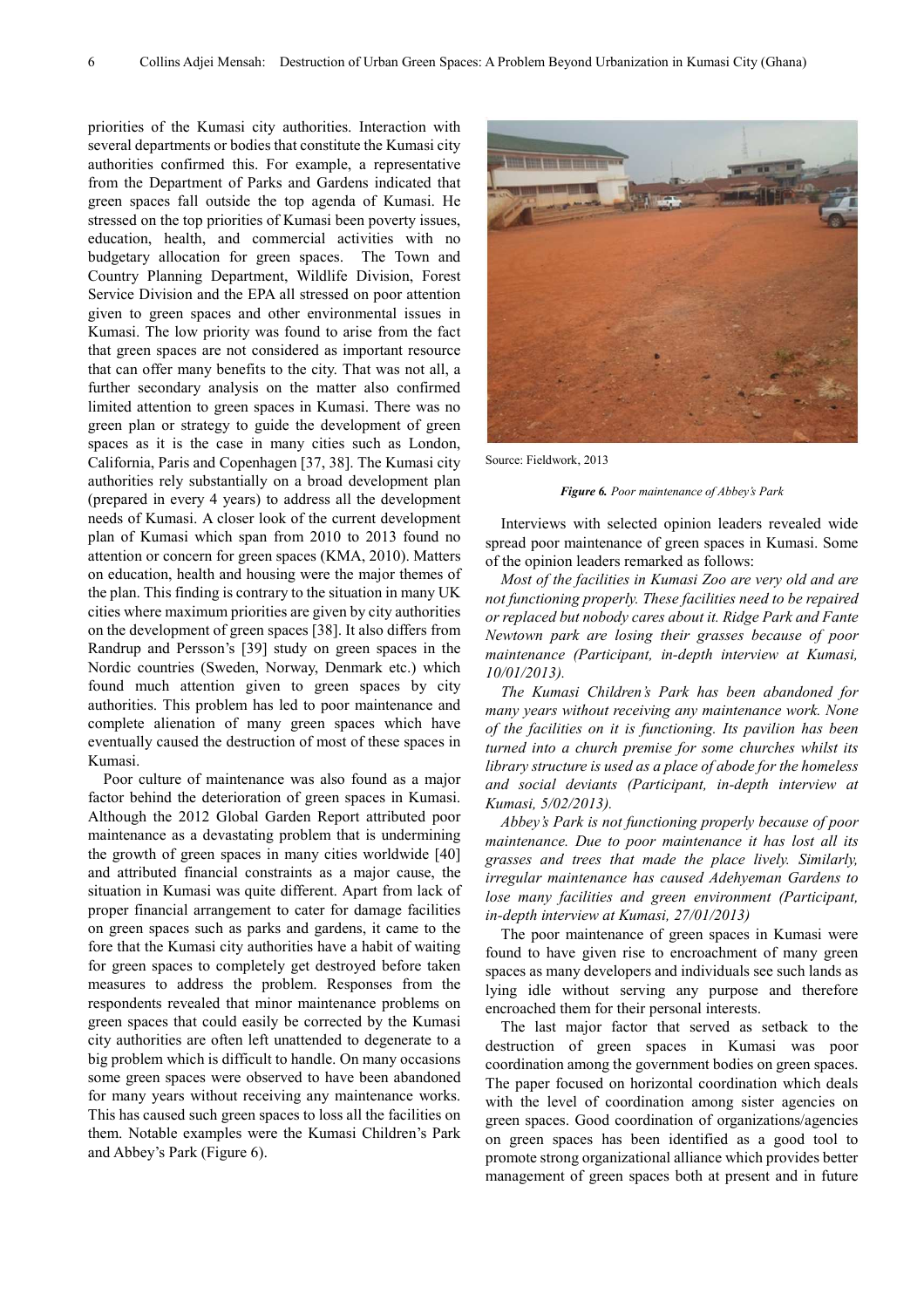[34, 41]. Several government organizations/agencies that were engaged in the study were not satisfied with the level of coordination that exists between them and their sister organization on green spaces in Kumasi. They rated the level of coordination between them and the other bodies as poor (Table 1) and attributed incoherence of responsibilities and poor recognition given to some of them as the cause of this problem. The incoherence of responsibilities in this context means responsibilities not well defined with some level of ambiguities associated with it whilst lack of recognition refers to the act of an entity not being recognized for the purpose it was created for.

*Table 1. The level of coordination among allied bodies on green Spaces in Kumasi* 

| <b>Institution</b> /body                       | <b>Coordination with</b><br>allied bodies | Reason                         |
|------------------------------------------------|-------------------------------------------|--------------------------------|
| Dept. of Parks &<br>Gardens                    | Poor                                      | Lack of recognition            |
| Wildlife Division                              | Poor                                      | Incoherent<br>responsibilities |
| <b>Forest Service</b><br>Division              | Poor                                      | Lack of recognition            |
| Lands Commission                               | Poor                                      | Lack of recognition            |
| Dept. of Horticulture<br>(KNUST)               | Poor                                      | Lack of recognition            |
| Environmental<br>Protection Agency             | Fairly good                               | Incoherent<br>responsibilities |
| Town and Country<br><b>Planning Department</b> | Fairly good                               | Incoherent<br>responsibilities |

Source: Fieldwork, 2013

This problem has led to disintegration and discontinuity of many projects on green spaces in Kumasi as there is little or no coordination among the allied bodies on those projects. The representatives from the cognate bodies on green spaces for example, linked the unsuccessful rehabilitation of Kumasi Children's Park for many years to uncoordinated activities of the allied bodies on green spaces. They also attributed unachieved beautification project of Kumasi, and many undeveloped parks and gardens to the same problem. Case studies in cities such as Hanover (Germany), Curitiba (Brazil) and Zurich (Switzerland) by Camorna et al. [34] produced results that were entirely different from the situation in Kumasi. Those studies found strong and healthy coordination among the cognate bodies on green spaces with the resultant effect being comprehensive development of green spaces. The poor coordination among the organizations on green spaces in Kumasi does not give the green spaces the necessary protection and support to withstand the changing urban development pattern that is confronting the city.

# **6. Conclusion**

The above discussion has established that rapid destructions of green spaces in Kumasi is underpinned by a variety of human induced factors which include laxity in the enforcement of development controls, problem of ownership

of green space lands, low priority to green spaces, uncooperative attitudes of the general public, poor culture of maintenance and lack of coordination among the allied bodies on green spaces. It can therefore be concluded that the depletion of green spaces in Kumasi is not the remit of only rapid urbanization which has received a lot of concerns internationally but rather goes beyond that.

The implication of this finding is that a concerted effort by city authorities and policy makers on preserving green spaces should be directed towards addressing the destruction of green spaces from different angles but not on only urbanization since it serve as only one factor out of the a lot which operate in different ways to deplete green spaces. Therefore for a city to have a preserved and sustainable urban green space, a broader public policy or city development plans that takes into consideration the factors highlighted by the paper in addition to urbanization is essential.

### **Acknowledgements**

I am very grateful to the officials of various allied bodies on green spaces in Kumasi who committed their time and efforts to provide much information to the success of this paper. Special thanks go to my wife Augustina Anoom who also inspired and motivated me to write this paper. To all other individuals who contributed in diverse ways to this paper I say thank you, without you this paper would not have been possible.

#### **References**

- [1] Ali, S. M., & Malik, R. N. (2010). Vegetation communities of urban open spaces: Green belts and Parks in Islamabad city. *Pak. Journal of Botany*, 42(2): 1031-1039.
- [2] Jim, C.Y., & Chen W. Y. (2008). Pattern and divergence of tree communities in Taipei's main urban green spaces. *Landscape and Urban. Planning*, 84: 312-323.
- [3] Button, K. (2002). City management and urban environmental indicators. *Ecol. Econ*., 40: 217-233
- [4] URGE Team (Corporate Authors) (2004). *Making greener cities – A practical guide, No. 8/2004*. Leipzig-Halle: UFZ Centre for Environmental Research.
- [5] Zhao, J., Chen, S., Jiang, B., Ren, Y., Wang, H., Vause, J. et al. (2013). Temporal trend of green space coverage in China and its relationship with urbanization over the last two decades. *Science of the Total Environment*, 44: 455-465.
- [6] Harnik, P., & Welle, B. (2010). *The economic benefits of Denver's park and recreational system*. Washington D. C.: The Trust for Public Land.
- [7] Fam, D., Mosley, E., Lopes, A., Mathieson, L., Morison, J., and Connellan, G. (2008). *Irrigation of urban green spaces: A review of the environmental, social and economic benefits.* CRC for Irrigation Futures Technical Report No. 04/08.
- [8] Chiesura, A. (2004). The role of urban parks for the sustainable city. *Landscape and Urban Planning*, 68: 129-138.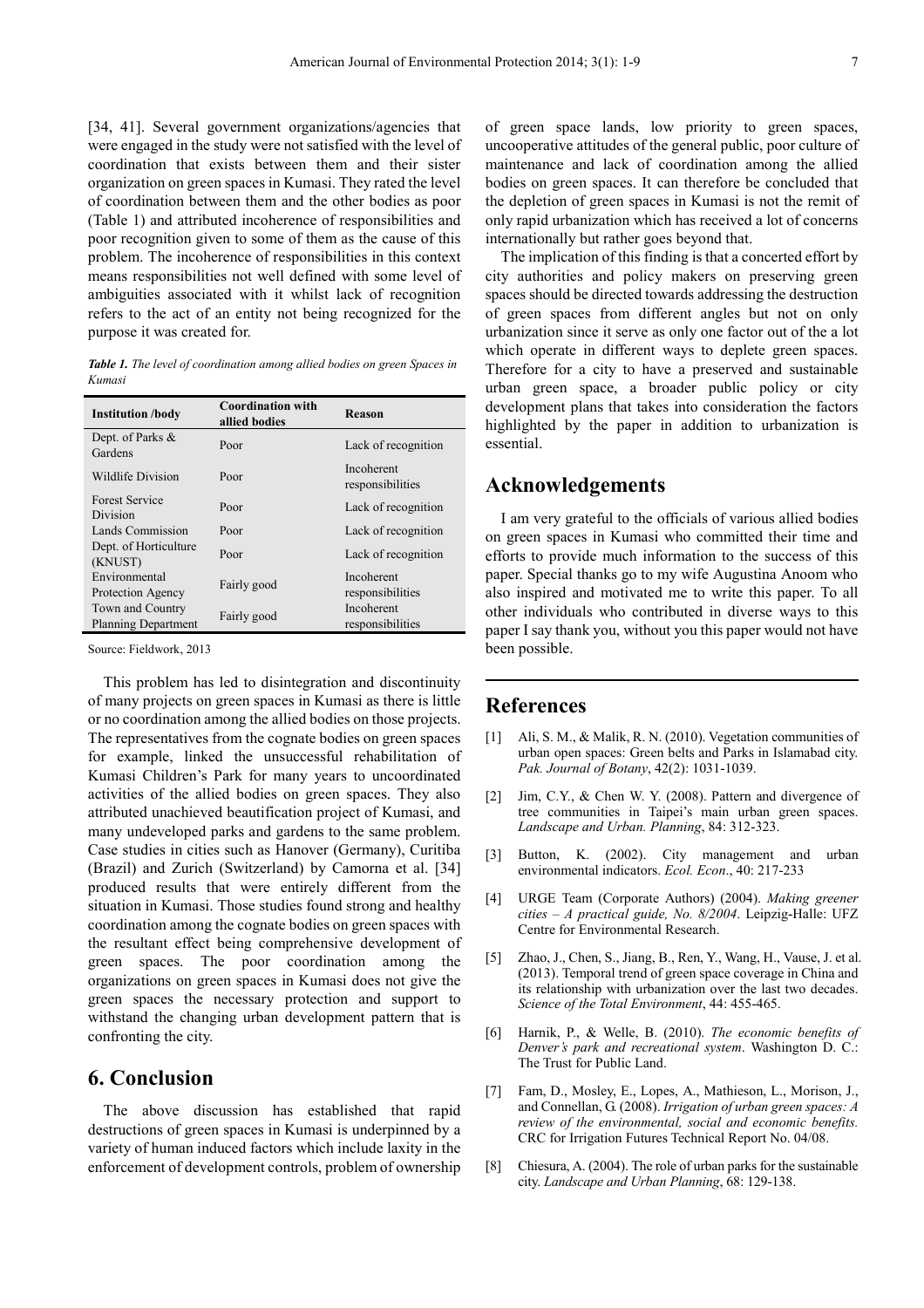- [9] Niemelä, J., Saarela, S-R., Söderman, T., Kopperoinen, L., Yli-Pelkonen, V., Väre, S. et al. (2010). Using the ecosystem approach for better planning and conservation of urban green spaces: a Finland case study. *Biodiversity and Conservation*, 19:3225–3243.
- [10] Williams, N. S. G., Schwartz, M. W., Vesk, P. A., Mccarthy, M. A., Hahs, A. K, Clemants S. E. et al. (2009). A conceptual framework for predicting the effects of urban environments on floras. *J Ecol.*, 97:4–9.
- [11] Honu, Y. A. K., Chandy, S., & Gibson, D. J. (2009). Occurrence of non-native species deep in natural areas of the Shawnee Natural Forest, Southern Illinois, USA. *Natural Areas Journal,* 29(2): 177-187.
- [12] Akerlund, U., Knuth, L., Randrup, T. B., & Schipperijn, J. (2006). *Urban and peri-urban forestry and greening in west and Central Asia: Experiences, constraints and prospects.* FAO Livelihood Support Programme (LSP) Working Paper 36. Access to Natural Resources Sub-Programme, 111 pp.
- [13] Fuwape, J. P., & Onyekwelu, J. C. (2011). Urban forest development in West Africa: Benefits and challenges. *Journal of Biodiversity and Ecological Sciences,* 1(1), 78-94.
- [14] Fuller, R. A., & Gaston, K. J. (2009). The scaling of green space coverage in European cities. *Biology Letters*, 5: 325-355.
- [15] McDonald, R. I., Forman, R. T. T., Kareiva, P. (2010). Open space loss and land inequality in United States' cities, 1990–2000. *PLoS ONE* 5(3): e9509. doi:10.1371/ journal.pone.0009509.
- [16] United Nations (2012). *World urbanization prospects: The 2011 revision.* New York, NY: United Nations.
- [17] Fanan, U., Dlama, K. I., & Oluseyi, I. O. (2011), Urban expansion and vegetal cover loss in and around Nigeria's Federal capital city. *Journal of Ecology and the Natural Environment*, 3(1), 1-10.
- [18] Poku-Boansi, M. & Inkoom, D. K. B. (2011). Urbanisation and human security in the Kumasi Metropolis. In: Adarkwa, K. K. (Edi.), *Future of the tree: Towards growth and development of Kumasi* (pp.234-248). Kumasi: University Printing Press.
- [19] Mensah-Bonsu, I. F., & Owusu-Ansah, J. K. (2011). State of the environment of Kumasi. In: Adarkwa, K. K. (Edi.), *Future of the tree: Towards growth and development of Kumasi* (pp.174-194). Kumasi: University Printing Press.
- [20] Quagraine, V. K. (2011). Urban landscape depletion in the Kumasi Metropolis. In: Adarkwa, K. K. (Edi.), *Future of the tree: Towards growth and development of Kumasi* (pp. 212-233). Kumasi: University Printing Press.
- [21] Geurts, E. (2009). *Working on cities: An experience from Kumasi, Ghana. A Design Studio for Architects and Urban Management Students.* Rotterdam: The Institute for Housing and urban development Studies (IHS).
- [22] Ghana Statistical Service (2012). *The 2010 Population and Housing Census: Population by sex, region and district*. Accra: Ghana Statistical Service.
- [23] Cobbinah, P. B., & Amoako, C. (2012). Urban sprawl and the lost of peri-urban land in Kumasi, Ghana. *International Journal of Social and Human Sciences*, 6: 388-397.
- [24] Korboe, D. (2001). Historical development and present structure of Kumasi. In: Adarkwa, K. K., & Post, S. (edi.), *Fate of the tree: planning and managing the development of Kumasi, Ghana* (pp. 41-58). Accra: Woeli Publishing Services.
- [25] Oppong, R. A., & Dunster, D. (2008). *Habitus: A theory for the search of a responsive green urban architecture in Ghana*. In ARCOM Doctoral Students Workshop: Advancing the theory development in construction project management. University of Wolverhampton, UK.
- [26] Matthews, B., & Ross, L. (2010). *Research methods: A practical guide for Social Sciences.* Harlow: Pearson Education Limited.
- [27] Yin, R. K. (2003). *Case study research: Design and methods* (3rd edition). Thousand Oaks: Sage Publications.
- [28] Philip, E. (2007). Urban planning and development control regulations: Case study Kerala. *Institute of Town Planning India Journal,* 4(1):13-16.
- [29] Sarporiti, N. (2006). *Managing public parks: How public-private partnership can aid conservation*. Washington D. C.: The World Bank.
- [30] Opkala, D. (2009). *Regional Overview of the Status of urban planning and planning practice in Anglophone (Sub-Saharan) African countries*. Accessed March 2, 2012 from http://www.unhabitat.org/downloads/docs/GRHS.2009.Regi onal.Anglophone.Africa.pdf
- [31] Muderere, T. (2011). Natural co-existence or confinement: Challenges in integrating bird-life concerns into urban planning and design for Zimbabwe. *Journal of Sustainable Development in Africa,* 13(1): 162-183.
- [32] Hammond, D. N. A. (2011). Harmonising land policy and the law for development in Kumasi. In: Adarkwa, K. K. (Edi.), *Future of the tree: Towards growth and development of Kumasi* (pp.55-68). Kumasi: University Printing Press.
- [33] Kumasi Metropolitan Assembly (2010). *Kumasi development plan (2010-2013).* Kumasi: Kumasi Metropolitan Assembly.
- [34] Carmona, M., de Magalhaes, C. & Blum, R. (2004). *Is the grass greener...? Learning from international innovations in urban green space management.* London: CABE Space.
- [35] Bonilla, M. H. (2013). The significance and meanings of public space improvement in low-income neighbourhoods 'colonias populares' in Xalapa-Mexico*. Habitat International*, 38: 34 - 46.
- [36] Makworo, M., & Mireri, C. (2011). Public open spaces in Nairobi City, Kenya, under threat. *Journal of Environmental Planning and Management*, 54(8):1107-1123.
- [37] Bryne, J., & Sipe, N. (2010). *Green and open space planning for urban consolidation: A review of the literature and best practice.* Brisbane: Griffith University.
- [38] Commission for Architecture and the Built Environment [CABE] (2006). *Green space strategies: A good practice guide.* London: CABE.
- [39] Randrup, T. B. & Persson, B. (2009). Public green space in the Nordic countries: Development of a new strategic management regime. *Urban Forestry and Urban Greening*, 8: 31-40.